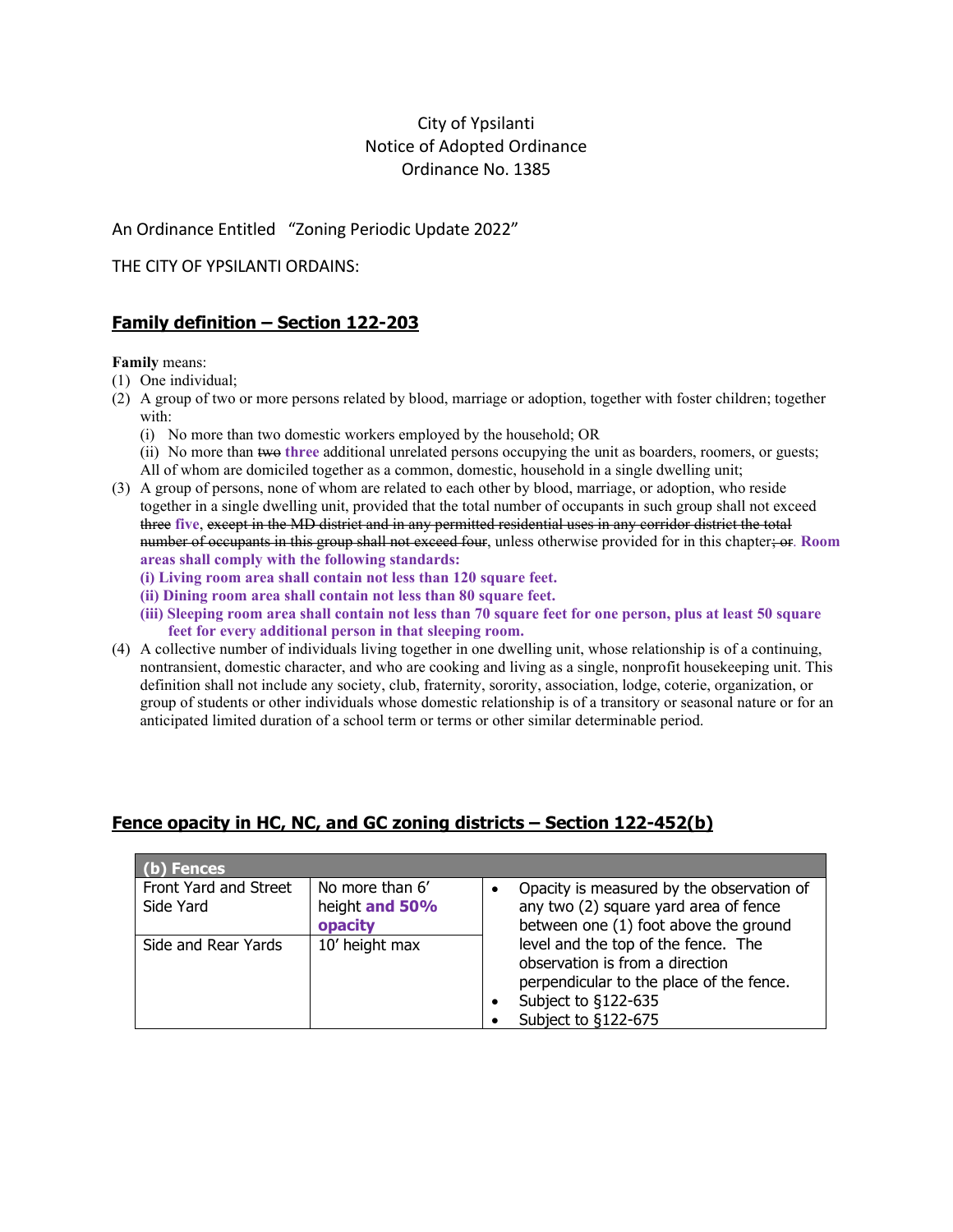### **Parking garages – Sections 122-416 and 122-518**

#### **Sec. 122-416. Permissible Uses.**

| <b>INFRASTRUCTURE</b> |  |                        |
|-----------------------|--|------------------------|
| <b>Parking Garage</b> |  | <b>Section 122-518</b> |

#### **Sec. 122-518. Automobile parking garages.**

Automobile parking garages are permitted subject to the conditions hereinafter imposed:

(a) Such use must not be located within 100 feet of an R1, CN-Mid or CN-SF district.

- (b) All parking garages in the Walkable Urban Districts shall be constructed under the IT building type. **All parking structures shall be limited to 50' maximum height, and there shall be a minimum 10' front, street side, side, and rear setback distance.**
- (c) The architectural style and facade of the structure must be in keeping with the character of surrounding residential and business uses.
- (d) All areas not used for parking or vehicular maneuvering must be landscaped and maintained in good condition.
- (e) No access from a major thoroughfare is permitted. The vehicle entrances to structured parking should be from side streets and/or access roads.
- (f) Direct pedestrian access from parking garages to any adjacent street must be provided.
- (g) The exterior facades of all parking garages fronting on any street must be designed to achieve an architectural unity with the block.
- (h) The parking garage must have sheltered bicycle and motorcycle parking areas within 25 feet of the vehicular entrance. **(Removed by Amendment)**

### **Marijuana retailer/provisioning center buffer distance – Section 122-538**

### **Sec. 122-538. Marihuana retailers and/or provisioning centers.**

- (a) **Generally**. Nothing in this Chapter, or in any companion regulatory provision adopted in any other provision of this Code, is intended to grant, nor shall they be construed as granting, immunity from criminal prosecution for growing, sale, consumption, use, distribution, or possession of marihuana not in strict compliance with the State of Michigan laws and rules. Also, since Federal law is not affected by the Act or the General Rules, nothing in this Chapter, or in any companion regulatory provision adopted in any other provision of this Code, is intended to grant, nor shall they be construed as granting, immunity from criminal prosecution under Federal law.
- (b) The following standards for marihuana retailers and/or medical marihuana provisioning centers apply:
	- (1) The facility shall operate at all times in compliance with the General Rules of the Michigan Department of Community Health, the MMMA, the MMFLA, the MTA, the MRTMA as well as any and all administrative rules or regulations contained or adopted under the authority therein;
	- (2) A marihuana retailer and a provisioning center may be co-located in the same facility so long as it complies with Chapter 7 of the City Code of Ordinances, the MMFLA, the MRTMA as well as any and all administrative rules or regulations contained or adopted under the authority therein;
	- (3) The marihuana retailer and/or provisioning center shall not be located within one thousand (1,000) feet of a school, as measured from the outermost boundaries of the lot or parcel on which the marihuana retailer and/or provisioning center is located to the outermost boundaries of the lot or parcel on which the school is located;
	- (4) The marihuana retailer and/or provisioning center shall not be located within five hundred (500) feet of a lawfully existing marihuana retailer and/or provisioning center as measured from the outermost boundaries of the lot or parcel on which the proposed marihuana retailer and/or provisioning center is located to the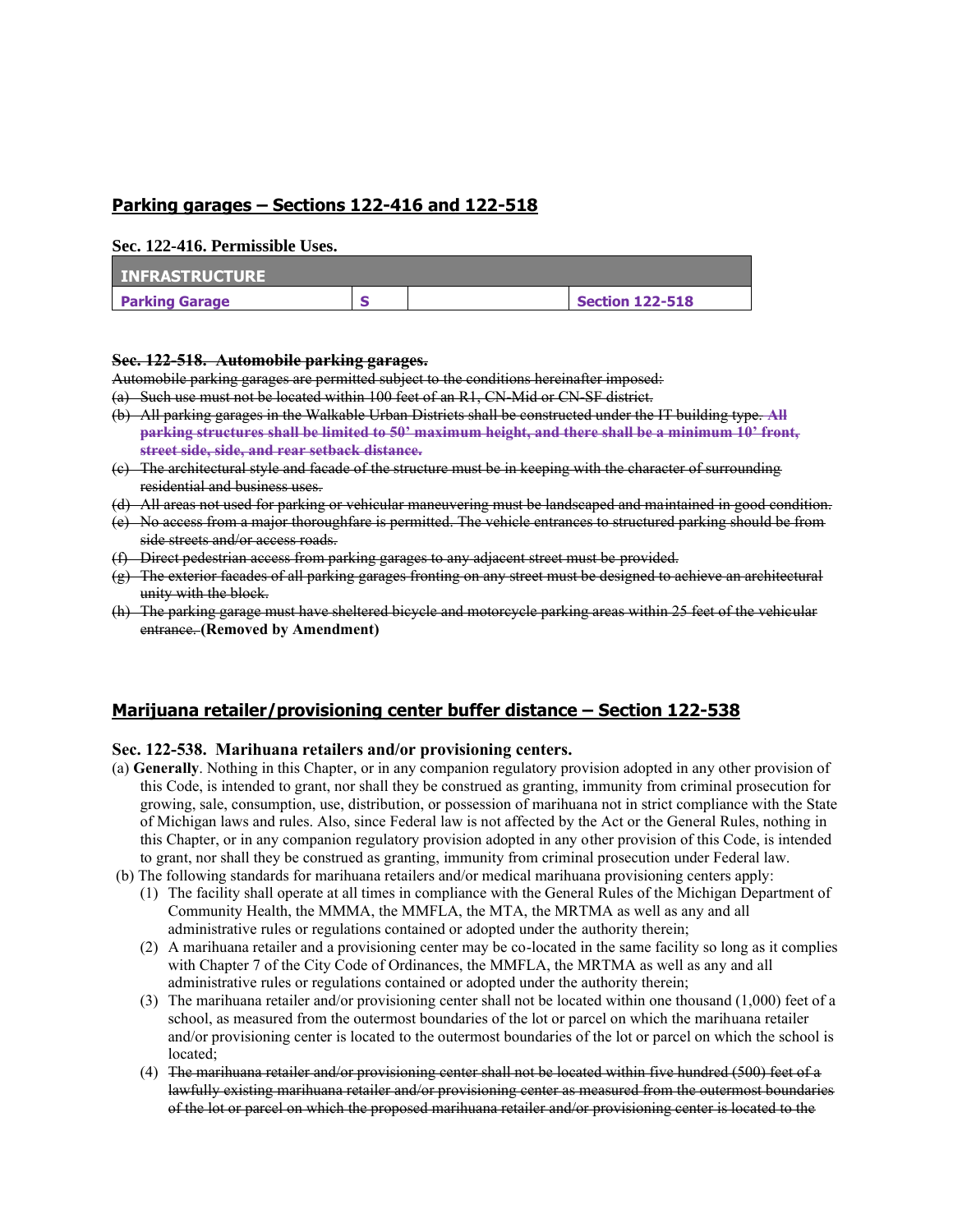outermost boundaries of the lot or parcel on which the lawfully existing marihuana retailer and/or provisioning center is located; **The marihuana retailer and/or provisioning center shall not be located within one-thousand (1,000) feet of a lawfully existing marihuana retailer and/or provisioning center in the General Corridor (GC) zoning district, nor within six-hundred-twenty-five (625) feet of a lawfully existing marihuana retailer and/or provisioning center in the Neighborhood Corridor (NC) and Center (C) zoning districts. Distances are measured from the outermost boundaries of the lot or parcel on which the proposed marihuana retailer and/or provisioning center is located to the outermost boundaries of the lot or parcel on which the lawfully existing marihuana retailer and/or provisioning center is located.**

- (5) Use of marihuana is prohibited on the premises;
- (6) All activity related to the marihuana retailer and/or provisioning center shall be done indoors;
- (7) The premises shall be open for inspection upon request by the Building Official, the Fire Department, and law enforcement officials for compliance with all applicable laws and rules, during the stated hours of operation/use and as such other times as anyone is present on the premises.
- (8) Drive-through and walk-up or similar facilities shall be prohibited;
- (9) All marihuana shall be contained within the main building in an enclosed, locked facility in accordance with the General Rules of the Michigan Department of Community Health, the MMMA, the MMFLA, the MTA, the MRTMA, as well as any and all administrative rules or regulations contained or adopted under the authority therein;
- (10)All marihuana retailers and/or provisioning centers must be registered with and licensed by the State Department of Licensing and Regulatory Affairs, as well as be permitted under Chapter 7 of the City Code of Ordinances;
- (11)Growing, cultivation, or processing of marihuana in a marihuana retailer and/or provisioning center is prohibited;
- (12)If a special land use, the existing marihuana retailer and/or provisioning center facility and site shall not be altered or expanded without approval from the Planning Commission, subject to Sec. 122-328.

### **Maneuvering lane width – Section 122-685(e)**

(e) Minimum Standards. The minimum standards for parking spaces and aisles are indicated in the table below. **Standard Vehicle Parking Dimensions**

| <b>Parking</b><br><b>Patterns</b><br>(Degrees) | <b>Space</b><br>Width<br>(Feet) | <b>Space</b><br>Length<br>(Feet) | <b>Maneuvering</b><br><b>Lane Width</b><br>(Feet) | <b>Total Width of</b><br><b>One Tier of</b><br><b>Spaces Plus</b><br><b>Maneuvering</b><br>Lane (Feet) | <b>Total Width of</b><br><b>Two Tiers of</b><br><b>Spaces Plus</b><br><b>Maneuvering</b><br>Lane (Feet) |
|------------------------------------------------|---------------------------------|----------------------------------|---------------------------------------------------|--------------------------------------------------------------------------------------------------------|---------------------------------------------------------------------------------------------------------|
| 0 (parallel)                                   | 9                               | 22                               | $12$ 10 if one-<br>way<br>10 12 if two-<br>way    | $2119$ one-way<br>19 21 two-way                                                                        | $3028$ one-way<br>28 30 two-way                                                                         |
| 30 to 53                                       | 9                               | 18                               | 13                                                | 36                                                                                                     | 53                                                                                                      |
| 54 to 74                                       | 9                               | 18                               | 16                                                | 38                                                                                                     | 59                                                                                                      |
| 75 to 90                                       | 9                               | 18                               | 22                                                | 40                                                                                                     | 62                                                                                                      |
| <b>Compact Vehicle Parking Dimensions</b>      |                                 |                                  |                                                   |                                                                                                        |                                                                                                         |
| <b>Parking</b><br><b>Patterns</b><br>(Degrees) | <b>Space</b><br>Width<br>(Feet) | <b>Space</b><br>Length<br>(Feet) | <b>Maneuvering</b><br><b>Lane Width</b><br>(Feet) | <b>Total Width of</b><br><b>One Tier of</b><br><b>Spaces Plus</b><br><b>Maneuvering</b><br>Lane (Feet) | <b>Total Width of</b><br><b>Two Tiers of</b><br><b>Spaces Plus</b><br><b>Maneuvering</b><br>Lane (Feet) |
| 0 (parallel)                                   | 8                               | 18                               | 12                                                | 20 one-way                                                                                             | 28 one-way                                                                                              |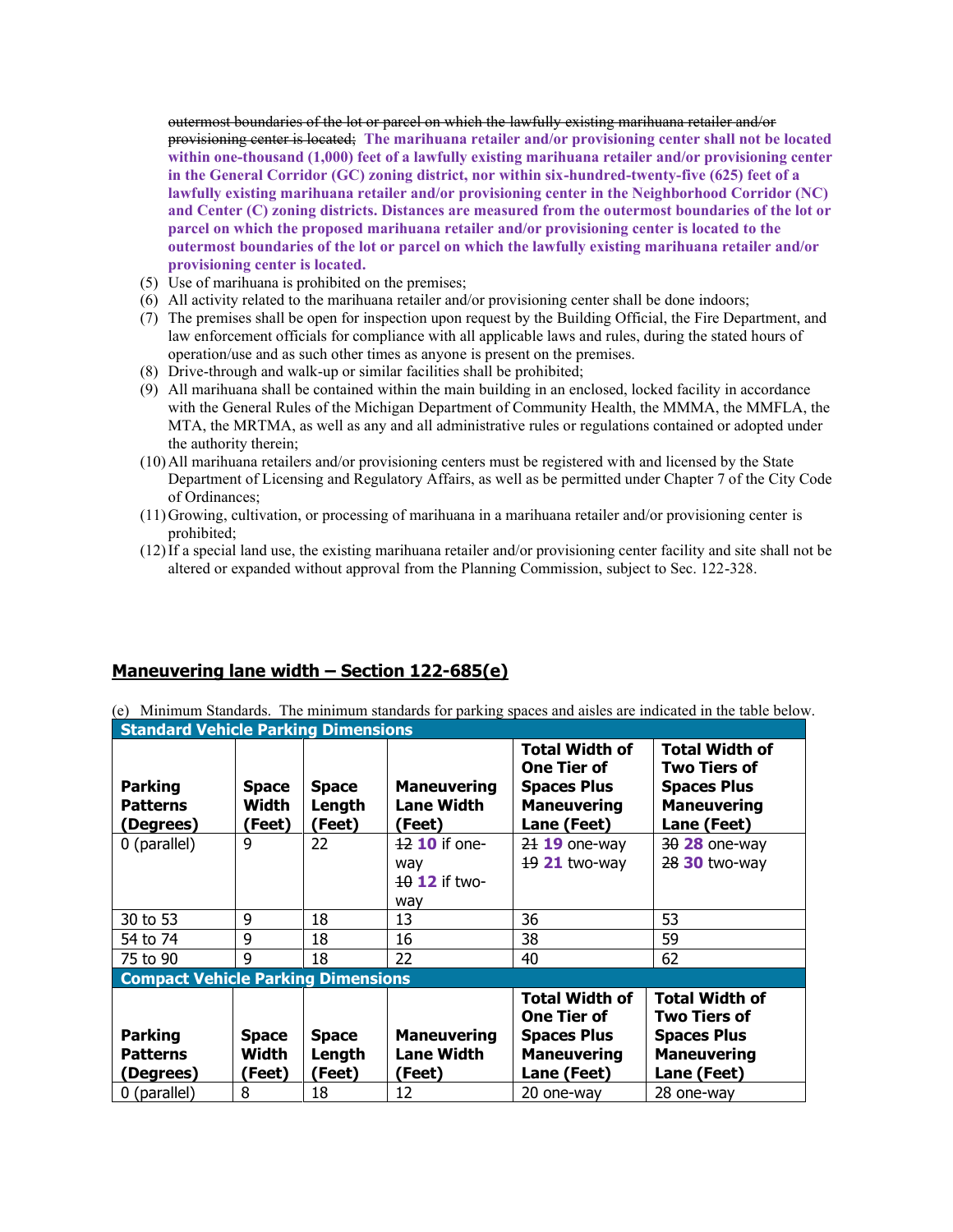|                                                                              |  |          |    | 32 two-way | 40 two-way |  |
|------------------------------------------------------------------------------|--|----------|----|------------|------------|--|
| 30 to 53                                                                     |  | 17       |    | 36         |            |  |
| 54 to 74                                                                     |  | $17'$ 5" | 16 | 38         | 59         |  |
| 75 to 90                                                                     |  | 16       |    | 42         | 62         |  |
| <b>Motorcycle Vehicle Parking Dimensions</b>                                 |  |          |    |            |            |  |
| All motorcycle parking spaces shall be a minimum of five feet by eight feet. |  |          |    |            |            |  |

MADE, PASSED, AND ADOPTED BY THE YPSILANTI CITY COUNCIL THIS 1st DAY OF March, 2022.

Andrew Hellenga, City Clerk

\_\_\_\_\_\_\_\_\_\_\_\_\_\_\_\_\_\_\_\_\_\_\_\_\_\_\_\_\_\_

**Attest** 

I do hereby confirm that the above Ordinance No. 1385 was published in the Washtenaw Legal News on the 10th day of March, 2022.

Andrew Hellenga, City Clerk

\_\_\_\_\_\_\_\_\_\_\_\_\_\_\_\_\_\_\_\_\_\_\_\_\_\_\_\_\_\_

# CERTIFICATE OF ADOPTING

I hereby certify that the foregoing is a true copy of the Ordinance passed at the regular meeting of the City Council held on the 1st day of March, 2022.

Andrew Hellenga, City Clerk

\_\_\_\_\_\_\_\_\_\_\_\_\_\_\_\_\_\_\_\_\_\_\_\_\_\_\_\_\_\_

Notice Published: January 27, 2022

First Reading: February 15, 2022

Second Reading: March 1, 2022